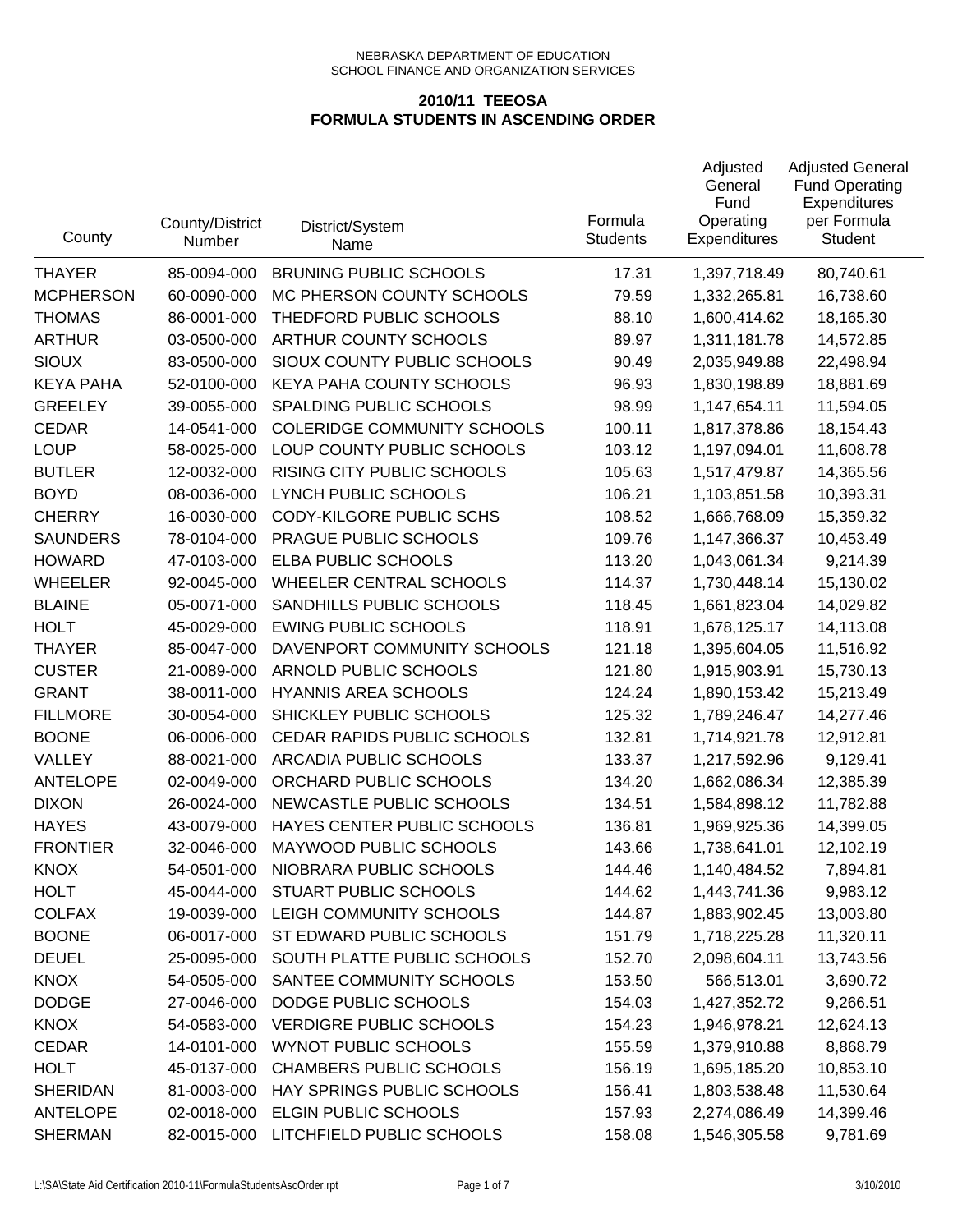| County              | County/District<br>Number | District/System<br>Name             | Formula<br><b>Students</b> | Adjusted<br>General<br>Fund<br>Operating<br><b>Expenditures</b> | <b>Adjusted General</b><br><b>Fund Operating</b><br>Expenditures<br>per Formula<br><b>Student</b> |
|---------------------|---------------------------|-------------------------------------|----------------------------|-----------------------------------------------------------------|---------------------------------------------------------------------------------------------------|
| <b>COLFAX</b>       | 19-0059-000               | HOWELLS PUBLIC SCHOOLS              | 161.08                     | 1,712,584.71                                                    | 10,631.74                                                                                         |
| <b>GREELEY</b>      | 39-0010-000               | GREELEY-WOLBACH PUBLIC SCHOOLS      | 164.37                     | 2,265,243.23                                                    | 13,781.49                                                                                         |
| <b>HAMILTON</b>     | 41-0091-000               | <b>HAMPTON PUBLIC SCHOOLS</b>       | 165.91                     | 1,391,630.65                                                    | 8,387.84                                                                                          |
| <b>CUSTER</b>       | 21-0084-000               | SARGENT PUBLIC SCHOOLS              | 166.64                     | 1,884,780.50                                                    | 11,310.57                                                                                         |
| <b>CLAY</b>         | 18-0070-000               | <b>CLAY CENTER PUBLIC SCHOOLS</b>   | 168.76                     | 1,504,636.50                                                    | 8,915.96                                                                                          |
| <b>JEFFERSON</b>    | 48-0303-000               | <b>MERIDIAN PUBLIC SCHOOLS</b>      | 170.87                     | 1,512,872.21                                                    | 8,854.03                                                                                          |
| <b>LOGAN</b>        | 57-0501-000               | STAPLETON PUBLIC SCHOOLS            | 171.21                     | 1,869,402.97                                                    | 10,919.06                                                                                         |
| <b>GREELEY</b>      | 39-0501-000               | NORTH LOUP SCOTIA PUBLIC SCHS       | 173.58                     | 1,838,680.70                                                    | 10,592.60                                                                                         |
| <b>CUSTER</b>       | 21-0044-000               | ANSLEY PUBLIC SCHOOLS               | 175.66                     | 2,060,744.75                                                    | 11,731.53                                                                                         |
| <b>DAWSON</b>       | 24-0101-000               | SUMNER-EDDYVILLE-MILLER SCHS        | 175.74                     | 1,688,321.37                                                    | 9,606.84                                                                                          |
| <b>ANTELOPE</b>     | 02-0006-000               | <b>CLEARWATER PUBLIC SCHOOLS</b>    | 176.26                     | 1,657,756.27                                                    | 9,405.22                                                                                          |
| <b>NUCKOLLS</b>     | 65-0005-000               | LAWRENCE/NELSON PUBLIC SCHOOLS      | 177.36                     | 1,848,946.30                                                    | 10,424.83                                                                                         |
| <b>LINCOLN</b>      | 56-0565-000               | <b>WALLACE PUBLIC SCH DIST 65 R</b> | 181.12                     | 2,045,229.28                                                    | 11,292.04                                                                                         |
| <b>CHASE</b>        | 15-0536-000               | WAUNETA-PALISADE PUBLIC SCHS        | 181.58                     | 2,154,452.95                                                    | 11,864.77                                                                                         |
| <b>BANNER</b>       | 04-0001-000               | <b>BANNER COUNTY PUBLIC SCHOOLS</b> | 181.93                     | 2,284,362.22                                                    | 12,556.12                                                                                         |
| <b>COLFAX</b>       | 19-0058-000               | <b>CLARKSON PUBLIC SCHOOLS</b>      | 182.05                     | 2,094,485.27                                                    | 11,504.99                                                                                         |
| <b>PAWNEE</b>       | 67-0069-000               | LEWISTON CONSOLIDATED SCHOOLS       | 182.58                     | 2,159,591.93                                                    | 11,828.17                                                                                         |
| <b>MADISON</b>      | 59-0013-000               | NEWMAN GROVE PUBLIC SCHOOLS         | 185.72                     | 2,163,424.27                                                    | 11,648.83                                                                                         |
| <b>ROCK</b>         | 75-0100-000               | ROCK COUNTY PUBLIC SCHOOLS          | 190.13                     | 2,538,666.89                                                    | 13,352.15                                                                                         |
| <b>CHEYENNE</b>     | 17-0009-000               | POTTER-DIX PUBLIC SCHOOLS           | 191.32                     | 2,265,380.21                                                    | 11,840.57                                                                                         |
| <b>HOOKER</b>       | 46-0001-000               | MULLEN PUBLIC SCHOOLS               | 191.55                     | 2,179,972.10                                                    | 11,380.41                                                                                         |
| <b>HAMILTON</b>     | 41-0002-000               | <b>GILTNER PUBLIC SCHOOLS</b>       | 193.61                     | 1,506,972.20                                                    | 7,783.53                                                                                          |
| <b>CUSTER</b>       | 21-0180-000               | CALLAWAY PUBLIC SCHOOLS             | 194.81                     | 1,970,634.55                                                    | 10,115.57                                                                                         |
| <b>PHELPS</b>       | 69-0055-000               | LOOMIS PUBLIC SCHOOLS               | 194.99                     | 2,000,463.80                                                    | 10,259.09                                                                                         |
| <b>FRONTIER</b>     | 32-0095-000               | EUSTIS-FARNAM PUBLIC SCHOOLS        | 199.33                     | 2,272,015.48                                                    | 11,398.38                                                                                         |
| <b>FRONTIER</b>     | 32-0125-000               | MEDICINE VALLEY PUBLIC SCHOOLS      | 201.79                     | 2,259,951.02                                                    | 11,199.44                                                                                         |
| <b>LINCOLN</b>      | 56-0006-000               | <b>BRADY PUBLIC SCHOOLS</b>         | 203.80                     | 1,546,780.67                                                    | 7,589.80                                                                                          |
| <b>BUFFALO</b>      | 10-0105-000               | PLEASANTON PUBLIC SCHOOLS           | 205.81                     | 1,475,010.00                                                    | 7,166.77                                                                                          |
| <b>KNOX</b>         | 54-0576-000               | <b>WAUSA PUBLIC SCHOOLS</b>         | 208.37                     | 1,704,379.13                                                    | 8,179.57                                                                                          |
| <b>SALINE</b>       | 76-0044-000               | DORCHESTER PUBLIC SCHOOLS           | 211.08                     | 1,790,682.34                                                    | 8,483.42                                                                                          |
| <b>DAWES</b>        | 23-0071-000               | <b>CRAWFORD PUBLIC SCHOOLS</b>      | 215.29                     | 2,316,525.43                                                    | 10,760.16                                                                                         |
| <b>SAUNDERS</b>     | 78-0107-000               | CEDAR BLUFFS PUBLIC SCHOOLS         | 216.04                     | 2,260,577.88                                                    | 10,463.80                                                                                         |
| <b>JOHNSON</b>      | 49-0033-000               | STERLING PUBLIC SCHOOLS             | 216.55                     | 1,831,696.30                                                    | 8,458.45                                                                                          |
| <b>ADAMS</b>        | 01-0123-000               | SILVER LAKE PUBLIC SCHOOLS          | 220.46                     | 2,706,100.93                                                    | 12,274.85                                                                                         |
| <b>WEBSTER</b>      | 91-0002-000               | RED CLOUD COMMUNITY SCHOOLS         | 220.82                     | 2,155,034.06                                                    | 9,759.28                                                                                          |
| <b>CHEYENNE</b>     | 17-0003-000               | LEYTON PUBLIC SCHOOLS               | 220.86                     | 2,795,842.48                                                    | 12,658.60                                                                                         |
| <b>SCOTTS BLUFF</b> | 79-0002-000               | MINATARE PUBLIC SCHOOLS             | 221.69                     | 1,547,616.25                                                    | 6,981.15                                                                                          |
| <b>CUSTER</b>       | 21-0015-000               | ANSELMO-MERNA PUBLIC SCHOOLS        | 223.47                     | 1,760,762.90                                                    | 7,879.30                                                                                          |
| <b>THAYER</b>       | 85-0060-000               | DESHLER PUBLIC SCHOOLS              | 225.92                     | 1,975,945.79                                                    | 8,746.03                                                                                          |
| <b>BOYD</b>         | 08-0050-000               | WEST BOYD SCHOOL DISTRICT           | 229.16                     | 2,671,594.73                                                    | 11,658.02                                                                                         |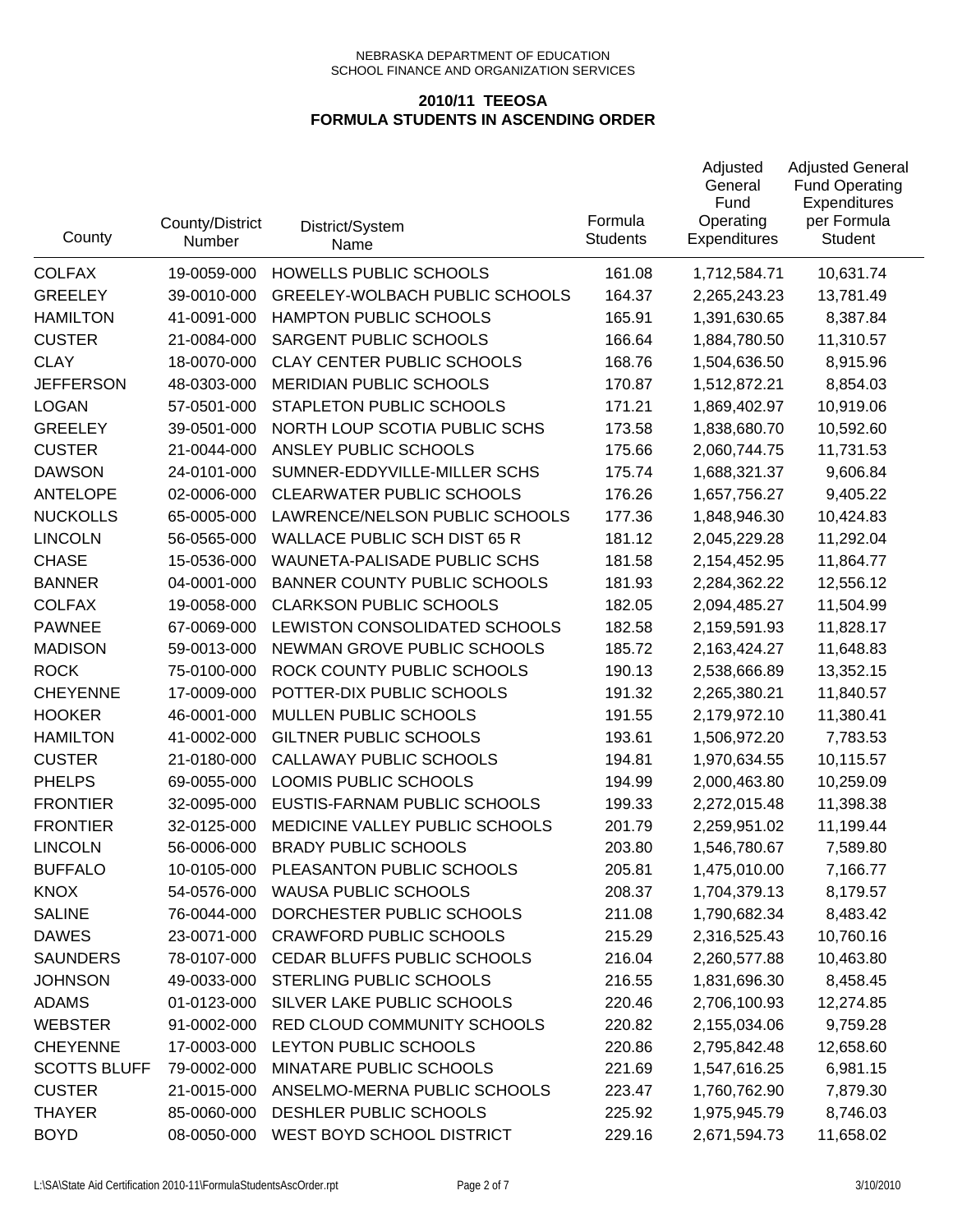| County           | County/District<br>Number | District/System<br>Name               | Formula<br><b>Students</b> | Adjusted<br>General<br>Fund<br>Operating<br><b>Expenditures</b> | <b>Adjusted General</b><br><b>Fund Operating</b><br>Expenditures<br>per Formula<br><b>Student</b> |
|------------------|---------------------------|---------------------------------------|----------------------------|-----------------------------------------------------------------|---------------------------------------------------------------------------------------------------|
| <b>KEARNEY</b>   | 50-0001-000               | WILCOX-HILDRETH PUBLIC SCHOOLS        | 229.97                     | 2,577,356.73                                                    | 11,207.37                                                                                         |
| <b>SAUNDERS</b>  | 78-0072-000               | <b>MEAD PUBLIC SCHOOLS</b>            | 231.37                     | 2,378,186.62                                                    | 10,278.92                                                                                         |
| <b>KEITH</b>     | 51-0006-000               | PAXTON CONSOLIDATED SCHOOLS           | 232.40                     | 2,034,143.65                                                    | 8,752.79                                                                                          |
| <b>FILLMORE</b>  | 30-0001-000               | <b>EXETER-MILLIGAN PUBLIC SCHOOLS</b> | 236.74                     | 2,450,910.57                                                    | 10,352.72                                                                                         |
| <b>KNOX</b>      | 54-0586-000               | BLOOMFIELD COMMUNITY SCHOOLS          | 237.91                     | 2,019,044.25                                                    | 8,486.49                                                                                          |
| <b>PIERCE</b>    | 70-0542-000               | OSMOND PUBLIC SCHOOLS                 | 241.84                     | 2,125,978.84                                                    | 8,790.88                                                                                          |
| <b>GAGE</b>      | 34-0100-000               | DILLER-ODELL PUBLIC SCHOOLS           | 241.97                     | 2,398,334.24                                                    | 9,911.58                                                                                          |
| <b>DEUEL</b>     | 25-0025-000               | <b>CREEK VALLEY SCHOOLS</b>           | 242.91                     | 3,330,567.80                                                    | 13,710.90                                                                                         |
| <b>WAYNE</b>     | 90-0595-000               | <b>WINSIDE PUBLIC SCHOOLS</b>         | 244.36                     | 2,307,368.90                                                    | 9,442.53                                                                                          |
| <b>PLATTE</b>    | 71-0067-000               | HUMPHREY PUBLIC SCHOOLS               | 244.43                     | 2,105,543.24                                                    | 8,613.95                                                                                          |
| <b>PHELPS</b>    | 69-0054-000               | BERTRAND PUBLIC SCHOOLS               | 245.03                     | 2,038,641.85                                                    | 8,320.10                                                                                          |
| <b>YORK</b>      | 93-0083-000               | MC COOL JUNCTION PUBLIC SCHS          | 246.15                     | 1,689,219.54                                                    | 6,862.45                                                                                          |
| <b>BUFFALO</b>   | 10-0119-000               | AMHERST PUBLIC SCHOOLS                | 248.64                     | 2,185,951.37                                                    | 8,791.74                                                                                          |
| <b>MERRICK</b>   | 61-0049-000               | PALMER PUBLIC SCHOOLS                 | 249.59                     | 1,789,252.17                                                    | 7,168.77                                                                                          |
| <b>POLK</b>      | 72-0075-000               | HIGH PLAINS COMMUNITY SCHOOLS         | 250.73                     | 3,261,774.48                                                    | 13,009.28                                                                                         |
| <b>DIXON</b>     | 26-0070-000               | ALLEN CONSOLIDATED SCHOOLS            | 251.33                     | 1,749,358.44                                                    | 6,960.29                                                                                          |
| <b>BURT</b>      | 11-0020-000               | LYONS-DECATUR NORTHEAST SCHS          | 252.29                     | 2,363,476.60                                                    | 9,368.21                                                                                          |
| <b>GOSPER</b>    | 37-0030-000               | ELWOOD PUBLIC SCHOOLS                 | 252.49                     | 2,405,723.83                                                    | 9,528.18                                                                                          |
| <b>GARDEN</b>    | 35-0001-000               | <b>GARDEN COUNTY SCHOOLS</b>          | 253.96                     | 2,613,270.87                                                    | 10,290.02                                                                                         |
| <b>CLAY</b>      | 18-0011-000               | HARVARD PUBLIC SCHOOLS                | 255.59                     | 1,965,688.15                                                    | 7,690.83                                                                                          |
| <b>ADAMS</b>     | 01-0003-000               | <b>KENESAW PUBLIC SCHOOLS</b>         | 255.61                     | 2,108,165.27                                                    | 8,247.72                                                                                          |
| <b>HITCHCOCK</b> | 44-0070-000               | HITCHCOCK CO SCH SYSTEM               | 261.80                     | 2,305,846.14                                                    | 8,807.63                                                                                          |
| <b>MADISON</b>   | 59-0080-000               | ELKHORN VALLEY SCHOOLS                | 261.86                     | 2,961,506.81                                                    | 11,309.46                                                                                         |
| <b>CEDAR</b>     | 14-0008-000               | HARTINGTON PUBLIC SCHOOLS             | 268.51                     | 2,749,668.06                                                    | 10,240.58                                                                                         |
| <b>DODGE</b>     | 27-0062-000               | <b>SCRIBNER-SNYDER COMMUNITY SCHS</b> | 274.85                     | 2,358,743.91                                                    | 8,582.04                                                                                          |
| <b>PAWNEE</b>    | 67-0001-000               | PAWNEE CITY PUBLIC SCHOOLS            | 275.20                     | 2,408,067.03                                                    | 8,750.40                                                                                          |
| <b>BUTLER</b>    | 12-0502-000               | EAST BUTLER PUBLIC SCHOOLS            | 275.87                     | 2,725,730.50                                                    | 9,880.55                                                                                          |
| <b>SHERMAN</b>   | 82-0001-000               | LOUP CITY PUBLIC SCHOOLS              | 282.16                     | 2,852,613.77                                                    | 10,109.87                                                                                         |
| <b>DIXON</b>     | 26-0561-000               | EMERSON-HUBBARD PUBLIC SCHOOLS        | 284.84                     | 2,504,102.86                                                    | 8,791.37                                                                                          |
| <b>CEDAR</b>     | 14-0045-000               | RANDOLPH PUBLIC SCHOOLS               | 284.93                     | 2,640,077.58                                                    | 9,265.61                                                                                          |
| <b>SALINE</b>    | 76-0068-000               | FRIEND PUBLIC SCHOOLS                 | 285.28                     | 2,528,510.49                                                    | 8,863.22                                                                                          |
| <b>CUMING</b>    | 20-0020-000               | BANCROFT-ROSALIE COMM SCHOOLS         | 287.94                     | 1,852,941.99                                                    | 6,435.06                                                                                          |
| <b>POLK</b>      | 72-0019-000               | OSCEOLA PUBLIC SCHOOLS                | 288.92                     | 2,352,659.96                                                    | 8,142.87                                                                                          |
| <b>LINCOLN</b>   | 56-0007-000               | MAXWELL PUBLIC SCHOOLS                | 289.49                     | 2,701,547.23                                                    | 9,332.25                                                                                          |
| <b>KEARNEY</b>   | 50-0501-000               | AXTELL COMMUNITY SCHOOLS              | 289.77                     | 2,641,013.92                                                    | 9,114.02                                                                                          |
| <b>NEMAHA</b>    | 64-0023-000               | JOHNSON-BROCK PUBLIC SCHOOLS          | 291.52                     | 2,571,016.74                                                    | 8,819.49                                                                                          |
| <b>DAWSON</b>    | 24-0004-000               | <b>OVERTON PUBLIC SCHOOLS</b>         | 298.30                     | 2,432,431.29                                                    | 8,154.38                                                                                          |
| <b>THURSTON</b>  | 87-0001-000               | PENDER PUBLIC SCHOOLS                 | 302.64                     | 2,357,974.15                                                    | 7,791.29                                                                                          |
| <b>FURNAS</b>    | 33-0018-000               | ARAPAHOE PUBLIC SCHOOLS               | 305.60                     | 2,917,496.21                                                    | 9,546.87                                                                                          |
| <b>HARLAN</b>    | 42-0002-000               | ALMA PUBLIC SCHOOLS                   | 307.23                     | 2,560,564.29                                                    | 8,334.42                                                                                          |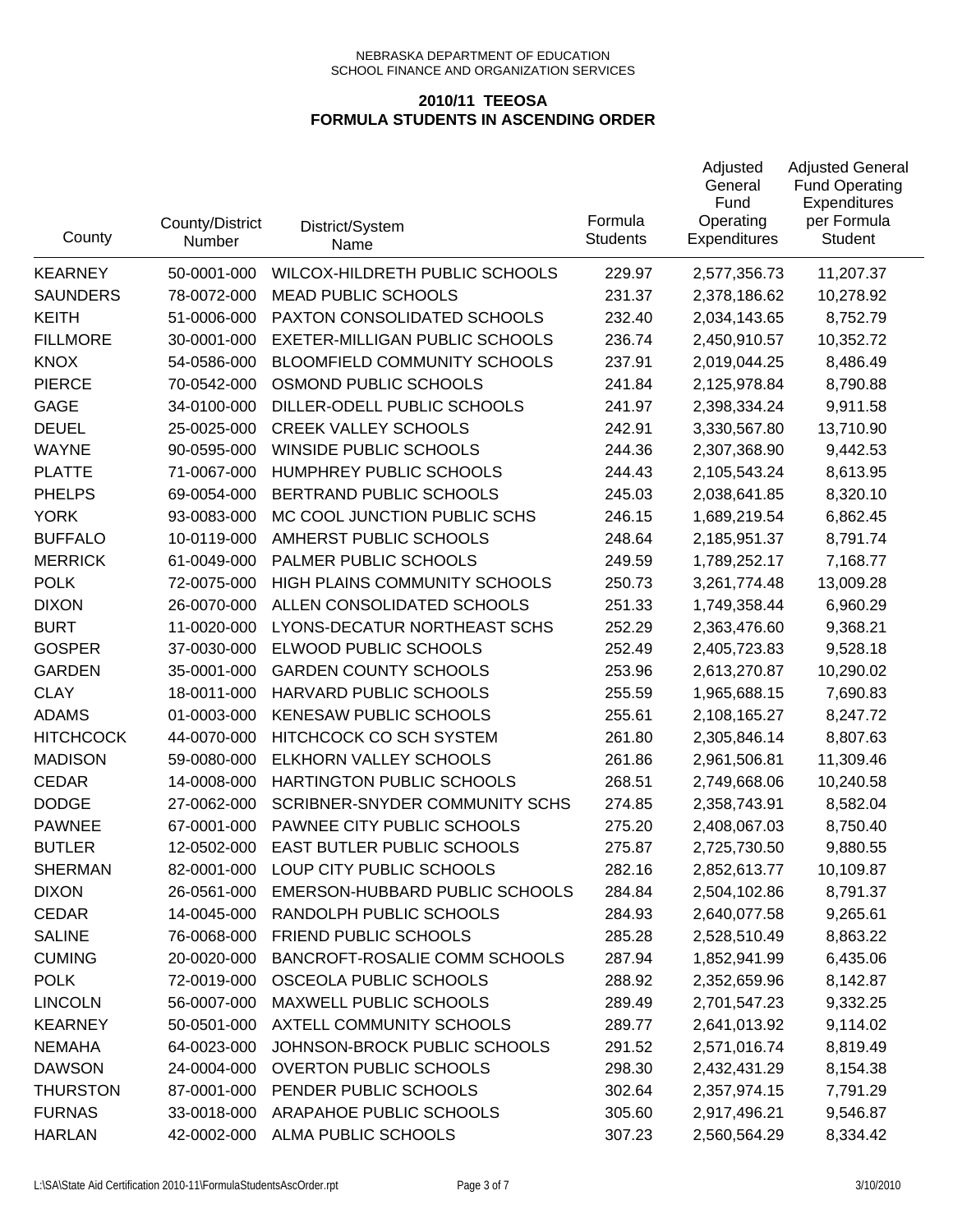| County              | County/District<br>Number | District/System<br>Name               | Formula<br><b>Students</b> | Adjusted<br>General<br>Fund<br>Operating<br><b>Expenditures</b> | <b>Adjusted General</b><br><b>Fund Operating</b><br>Expenditures<br>per Formula<br><b>Student</b> |
|---------------------|---------------------------|---------------------------------------|----------------------------|-----------------------------------------------------------------|---------------------------------------------------------------------------------------------------|
| <b>YORK</b>         | 93-0096-000               | HEARTLAND COMMUNITY SCHOOLS           | 307.73                     | 3,074,404.94                                                    | 9,990.55                                                                                          |
| <b>BUFFALO</b>      | 10-0009-000               | ELM CREEK PUBLIC SCHOOLS              | 311.56                     | 2,886,983.87                                                    | 9,266.12                                                                                          |
| <b>THURSTON</b>     | 87-0013-000               | <b>WALTHILL PUBLIC SCHOOLS</b>        | 319.78                     | 2,094,882.26                                                    | 6,550.99                                                                                          |
| <b>HOLT</b>         | 45-0239-000               | WEST HOLT PUBLIC SCHOOLS              | 320.41                     | 4,211,647.79                                                    | 13,144.39                                                                                         |
| <b>FURNAS</b>       | 33-0021-000               | <b>CAMBRIDGE PUBLIC SCHOOLS</b>       | 321.53                     | 2,576,168.17                                                    | 8,012.22                                                                                          |
| <b>BUFFALO</b>      | 10-0019-000               | SHELTON PUBLIC SCHOOLS                | 323.79                     | 2,699,116.64                                                    | 8,335.92                                                                                          |
| <b>FRANKLIN</b>     | 31-0506-000               | <b>FRANKLIN PUBLIC SCHOOLS</b>        | 327.08                     | 2,354,798.32                                                    | 7,199.51                                                                                          |
| <b>RED WILLOW</b>   | 73-0179-000               | SOUTHWEST PUBLIC SCHOOLS              | 328.68                     | 3,711,892.32                                                    | 11,293.30                                                                                         |
| <b>POLK</b>         | 72-0032-000               | SHELBY PUBLIC SCHOOLS                 | 330.48                     | 2,507,692.89                                                    | 7,588.14                                                                                          |
| <b>NANCE</b>        | 63-0001-000               | <b>FULLERTON PUBLIC SCHOOLS</b>       | 330.55                     | 2,829,468.90                                                    | 8,559.97                                                                                          |
| <b>CEDAR</b>        | 14-0054-000               | LAUREL-CONCORD PUBLIC SCHOOLS         | 336.95                     | 3,161,734.48                                                    | 9,383.49                                                                                          |
| <b>PIERCE</b>       | 70-0005-000               | PLAINVIEW PUBLIC SCHOOLS              | 342.88                     | 3,517,343.76                                                    | 10,258.25                                                                                         |
| <b>POLK</b>         | 72-0015-000               | <b>CROSS COUNTY COMMUNITY SCHOOLS</b> | 343.97                     | 3,086,082.14                                                    | 8,971.98                                                                                          |
| GAGE                | 34-0034-000               | FREEMAN PUBLIC SCHOOLS                | 347.43                     | 2,632,785.19                                                    | 7,577.81                                                                                          |
| <b>THURSTON</b>     | 87-0016-000               | UMO N HO N NATION PUBLIC SCHS         | 350.78                     | 2,735,064.26                                                    | 7,797.04                                                                                          |
| <b>KNOX</b>         | 54-0096-000               | <b>CROFTON COMMUNITY SCHOOLS</b>      | 352.00                     | 3,288,633.09                                                    | 9,342.57                                                                                          |
| <b>GARFIELD</b>     | 36-0100-000               | <b>BURWELL PUBLIC SCHOOLS</b>         | 352.02                     | 3,149,329.18                                                    | 8,946.53                                                                                          |
| CASS                | 13-0022-000               | WEEPING WATER PUBLIC SCHOOLS          | 360.61                     | 2,440,568.09                                                    | 6,767.89                                                                                          |
| <b>KNOX</b>         | 54-0013-000               | <b>CREIGHTON PUBLIC SCHOOLS</b>       | 361.59                     | 2,872,709.25                                                    | 7,944.64                                                                                          |
| <b>BOX BUTTE</b>    | 07-0010-000               | HEMINGFORD PUBLIC SCHOOLS             | 370.27                     | 3,568,639.73                                                    | 9,637.98                                                                                          |
| <b>LINCOLN</b>      | 56-0055-000               | SUTHERLAND PUBLIC SCHOOLS             | 372.68                     | 3,614,362.18                                                    | 9,698.43                                                                                          |
| <b>THAYER</b>       | 85-0070-000               | THAYER CENTRAL COMMUNITY SCHS         | 374.72                     | 4,020,302.84                                                    | 10,728.72                                                                                         |
| <b>JEFFERSON</b>    | 48-0300-000               | TRI COUNTY PUBLIC SCHOOLS             | 378.44                     | 3,758,750.94                                                    | 9,932.33                                                                                          |
| <b>ANTELOPE</b>     | 02-0009-000               | NELIGH-OAKDALE SCHOOLS                | 386.68                     | 2,953,346.23                                                    | 7,637.75                                                                                          |
| <b>DAKOTA</b>       | 22-0031-000               | HOMER COMMUNITY SCHOOLS               | 388.59                     | 3,112,968.42                                                    | 8,010.88                                                                                          |
| <b>DUNDY</b>        | 29-0117-000               | DUNDY CO STRATTON PUBLIC SCHS         | 389.40                     | 4,486,515.51                                                    | 11,521.50                                                                                         |
| GAGE                | 34-0001-000               | SOUTHERN SCHOOL DIST 1                | 393.03                     | 4,064,166.05                                                    | 10,340.52                                                                                         |
| <b>SCOTTS BLUFF</b> | 79-0011-000               | MORRILL PUBLIC SCHOOLS                | 395.90                     | 4,114,472.18                                                    | 10,392.62                                                                                         |
| <b>BURT</b>         | 11-0014-000               | OAKLAND CRAIG PUBLIC SCHOOLS          | 396.68                     | 3,520,889.12                                                    | 8,875.87                                                                                          |
| <b>WEBSTER</b>      | 91-0074-000               | BLUE HILL PUBLIC SCHOOLS              | 396.73                     | 2,371,421.79                                                    | 5,977.47                                                                                          |
| <b>WAYNE</b>        | 90-0560-000               | <b>WAKEFIELD PUBLIC SCHOOLS</b>       | 402.40                     | 3,302,442.70                                                    | 8,206.86                                                                                          |
| <b>CLAY</b>         | 18-0002-000               | <b>SUTTON PUBLIC SCHOOLS</b>          | 403.75                     | 3,447,121.40                                                    | 8,537.75                                                                                          |
| <b>PERKINS</b>      | 68-0020-000               | PERKINS COUNTY SCHOOLS                | 404.63                     | 5,518,950.64                                                    | 13,639.51                                                                                         |
| CASS                | 13-0097-000               | ELMWOOD-MURDOCK PUBLIC SCHOOLS        | 405.71                     | 3,187,195.51                                                    | 7,855.76                                                                                          |
| <b>DIXON</b>        | 26-0001-000               | PONCA PUBLIC SCHOOLS                  | 407.72                     | 3,233,823.82                                                    | 7,931.39                                                                                          |
| <b>CLAY</b>         | 18-0501-000               | SANDY CREEK SCHOOLS                   | 409.14                     | 3,830,805.59                                                    | 9,363.14                                                                                          |
| <b>OTOE</b>         | 66-0501-000               | PALMYRA DISTRICT OR 1                 | 415.68                     | 3,462,063.24                                                    | 8,328.75                                                                                          |
| <b>MORRILL</b>      | 62-0021-000               | <b>BAYARD PUBLIC SCHOOLS</b>          | 423.96                     | 3,583,766.57                                                    | 8,453.11                                                                                          |
| <b>RICHARDSON</b>   | 74-0070-000               | HUMBOLDT TABLE ROCK STEINAUER         | 431.14                     | 3,308,662.16                                                    | 7,674.22                                                                                          |
| <b>NUCKOLLS</b>     | 65-0011-000               | SUPERIOR PUBLIC SCHOOLS               | 432.09                     | 3,593,160.66                                                    | 8,315.78                                                                                          |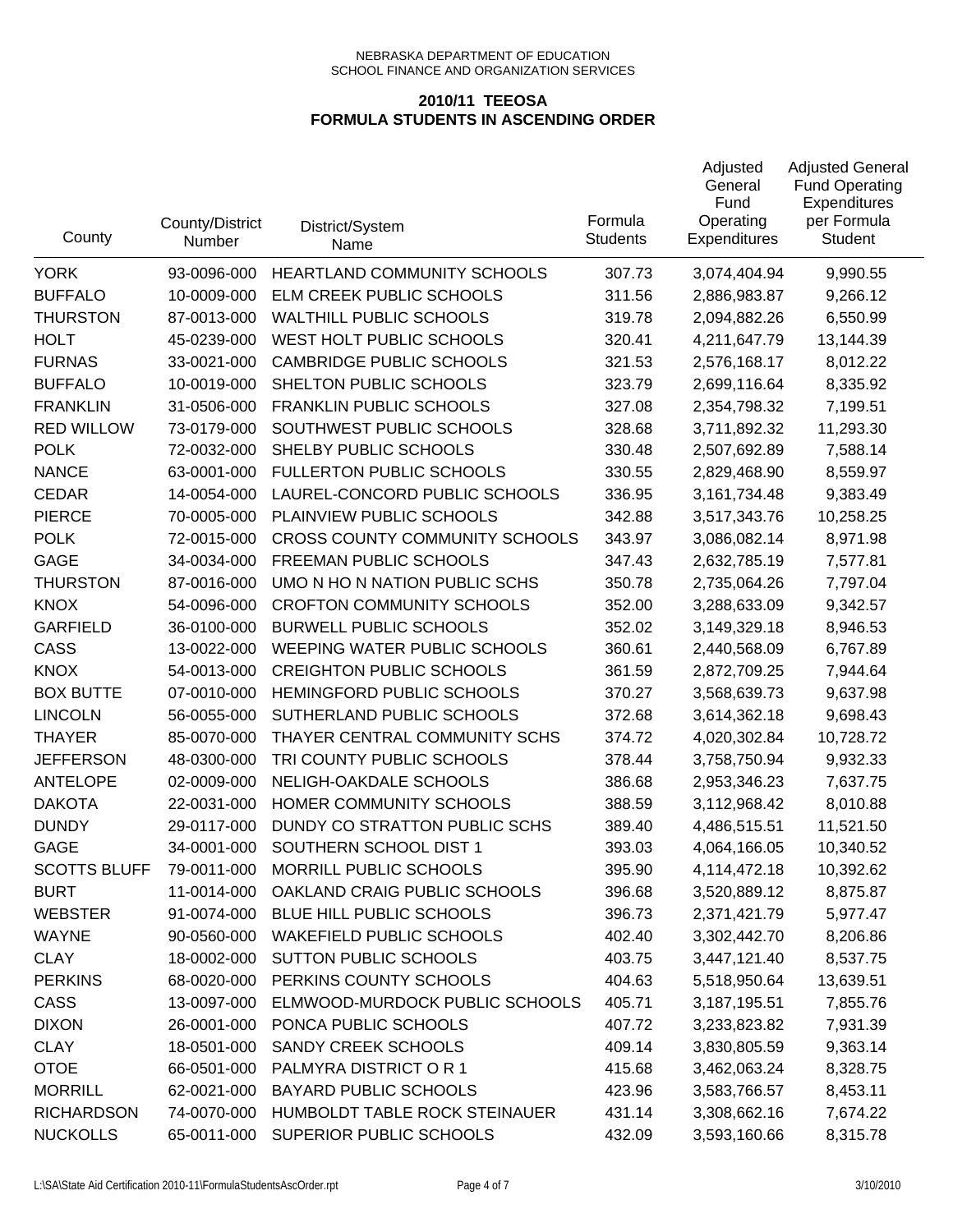| County              | County/District<br>Number | District/System<br>Name               | Formula<br><b>Students</b> | Adjusted<br>General<br>Fund<br>Operating<br>Expenditures | <b>Adjusted General</b><br><b>Fund Operating</b><br>Expenditures<br>per Formula<br>Student |
|---------------------|---------------------------|---------------------------------------|----------------------------|----------------------------------------------------------|--------------------------------------------------------------------------------------------|
| <b>BUFFALO</b>      | 10-0069-000               | RAVENNA PUBLIC SCHOOLS                | 434.07                     | 3,694,942.85                                             | 8,512.32                                                                                   |
| <b>SAUNDERS</b>     | 78-0009-000               | YUTAN PUBLIC SCHOOLS                  | 453.09                     | 3,855,656.19                                             | 8,509.61                                                                                   |
| <b>MADISON</b>      | 59-0005-000               | BATTLE CREEK PUBLIC SCHOOLS           | 453.25                     | 3,490,754.34                                             | 7,701.59                                                                                   |
| <b>THURSTON</b>     | 87-0017-000               | <b>WINNEBAGO PUBLIC SCHOOLS</b>       | 453.45                     | 3,084,980.45                                             | 6,803.35                                                                                   |
| <b>CUMING</b>       | 20-0030-000               | WISNER-PILGER PUBLIC SCHOOLS          | 455.59                     | 4,095,092.99                                             | 8,988.48                                                                                   |
| <b>SEWARD</b>       | 80-0567-000               | CENTENNIAL PUBLIC SCHOOLS             | 458.79                     | 4,966,414.82                                             | 10,825.05                                                                                  |
| <b>STANTON</b>      | 84-0003-000               | STANTON COMMUNITY SCHOOLS             | 461.04                     | 3,214,927.89                                             | 6,973.24                                                                                   |
| <b>FURNAS</b>       | 33-0540-000               | SOUTHERN VALLEY SCHOOLS               | 464.29                     | 4,516,267.59                                             | 9,727.22                                                                                   |
| <b>LANCASTER</b>    | 55-0148-000               | MALCOLM PUBLIC SCHOOLS                | 475.79                     | 3,580,670.38                                             | 7,525.81                                                                                   |
| <b>HALL</b>         | 40-0126-000               | DONIPHAN-TRUMBULL PUBLIC SCHS         | 477.59                     | 4,182,234.23                                             | 8,756.99                                                                                   |
| <b>NANCE</b>        | 63-0030-000               | TWIN RIVER PUBLIC SCHOOLS             | 479.67                     | 3,417,549.10                                             | 7,124.76                                                                                   |
| <b>DODGE</b>        | 27-0595-000               | NORTH BEND CENTRAL PUBLIC SCHS        | 482.04                     | 4,045,591.33                                             | 8,392.71                                                                                   |
| <b>JOHNSON</b>      | 49-0050-000               | JOHNSON CO CENTRAL PUBLIC SCHS        | 484.31                     | 4,305,232.35                                             | 8,889.51                                                                                   |
| CASS                | 13-0032-000               | LOUISVILLE PUBLIC SCHOOLS             | 492.44                     | 3,892,304.41                                             | 7,904.19                                                                                   |
| <b>HOWARD</b>       | 47-0100-000               | <b>CENTURA PUBLIC SCHOOLS</b>         | 495.96                     | 3,578,377.17                                             | 7,215.04                                                                                   |
| <b>BROWN</b>        | 09-0010-000               | AINSWORTH COMMUNITY SCHOOLS           | 499.03                     | 4,956,667.10                                             | 9,932.57                                                                                   |
| <b>MADISON</b>      | 59-0001-000               | <b>MADISON PUBLIC SCHOOLS</b>         | 503.90                     | 4,742,735.44                                             | 9,412.12                                                                                   |
| VALLEY              | 88-0005-000               | ORD PUBLIC SCHOOLS                    | 504.05                     | 5,235,084.61                                             | 10,386.01                                                                                  |
| <b>DODGE</b>        | 27-0594-000               | LOGAN VIEW PUBLIC SCHOOLS             | 504.33                     | 4,316,913.31                                             | 8,559.77                                                                                   |
| <b>LINCOLN</b>      | 56-0037-000               | HERSHEY PUBLIC SCHOOLS                | 510.76                     | 4,984,035.84                                             | 9,758.01                                                                                   |
| <b>MORRILL</b>      | 62-0063-000               | <b>BRIDGEPORT PUBLIC SCHOOLS</b>      | 519.07                     | 5,945,553.95                                             | 11,454.28                                                                                  |
| <b>KIMBALL</b>      | 53-0001-000               | KIMBALL PUBLIC SCHOOLS                | 533.18                     | 5,165,113.64                                             | 9,687.38                                                                                   |
| <b>SALINE</b>       | 76-0082-000               | <b>WILBER-CLATONIA PUBLIC SCHOOLS</b> | 538.78                     | 4,071,024.81                                             | 7,556.03                                                                                   |
| <b>CHASE</b>        | 15-0010-000               | <b>CHASE COUNTY SCHOOLS</b>           | 540.31                     | 4,933,697.50                                             | 9,131.21                                                                                   |
| <b>FILLMORE</b>     | 30-0025-000               | FILLMORE CENTRAL PUBLIC SCHS          | 544.15                     | 4,260,922.94                                             | 7,830.47                                                                                   |
| <b>BUFFALO</b>      | 10-0002-000               | <b>GIBBON PUBLIC SCHOOLS</b>          | 549.99                     | 4,201,552.80                                             | 7,639.38                                                                                   |
| <b>WASHINGTON</b>   | 89-0003-000               | FORT CALHOUN COMMUNITY SCHS           | 559.77                     | 4,259,013.24                                             | 7,608.57                                                                                   |
| <b>BOONE</b>        | 06-0001-000               | <b>BOONE CENTRAL SCHOOLS</b>          | 559.87                     | 5,153,959.89                                             | 9,205.55                                                                                   |
| <b>WASHINGTON</b>   | 89-0024-000               | ARLINGTON PUBLIC SCHOOLS              | 561.51                     | 4,557,961.94                                             | 8,117.26                                                                                   |
| <b>BURT</b>         | 11-0001-000               | TEKAMAH-HERMAN COMMUNITY SCHS         | 582.67                     | 3,984,013.17                                             | 6,837.50                                                                                   |
| CASS                | 13-0056-000               | CONESTOGA PUBLIC SCHOOLS              | 606.10                     | 5,176,863.52                                             | 8,541.23                                                                                   |
| <b>HOWARD</b>       | 47-0001-000               | ST PAUL PUBLIC SCHOOLS                | 616.34                     | 4,055,944.06                                             | 6,580.71                                                                                   |
| <b>SCOTTS BLUFF</b> | 79-0031-000               | MITCHELL PUBLIC SCHOOLS               | 629.27                     | 4,903,193.59                                             | 7,791.89                                                                                   |
| <b>HALL</b>         | 40-0083-000               | WOOD RIVER RURAL SCHOOLS              | 632.46                     | 4,149,682.27                                             | 6,561.15                                                                                   |
| <b>LANCASTER</b>    | 55-0161-000               | RAYMOND CENTRAL PUBLIC SCHOOLS        | 640.60                     | 5,449,067.46                                             | 8,506.17                                                                                   |
| <b>DOUGLAS</b>      | 28-0015-000               | DOUGLAS CO WEST COMMUNITY SCHS        | 648.57                     | 5,726,790.14                                             | 8,829.83                                                                                   |
| <b>CHERRY</b>       | 16-0006-000               | VALENTINE COMMUNITY SCHOOLS           | 656.44                     | 6,759,192.75                                             | 10,296.74                                                                                  |
| <b>BUTLER</b>       | 12-0056-000               | DAVID CITY PUBLIC SCHOOLS             | 667.32                     | 5,370,329.82                                             | 8,047.64                                                                                   |
| <b>PIERCE</b>       | 70-0002-000               | PIERCE PUBLIC SCHOOLS                 | 667.90                     | 5,144,568.82                                             | 7,702.61                                                                                   |
| <b>PLATTE</b>       | 71-0005-000               | LAKEVIEW COMMUNITY SCHOOLS            | 697.19                     | 5,674,020.36                                             | 8,138.40                                                                                   |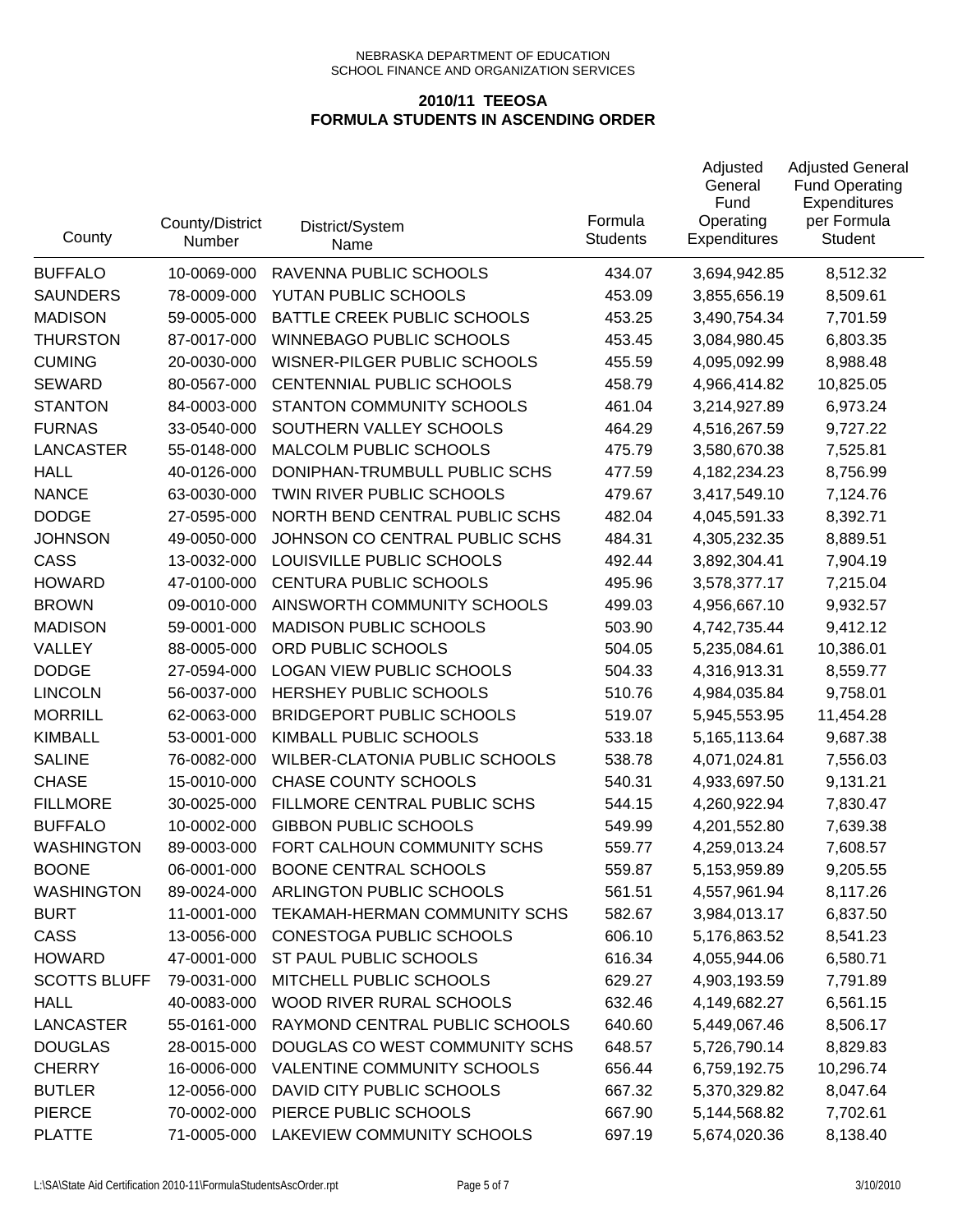| County              | County/District<br>Number | District/System<br>Name             | Formula<br><b>Students</b> | Adjusted<br>General<br>Fund<br>Operating<br>Expenditures | <b>Adjusted General</b><br><b>Fund Operating</b><br>Expenditures<br>per Formula<br>Student |
|---------------------|---------------------------|-------------------------------------|----------------------------|----------------------------------------------------------|--------------------------------------------------------------------------------------------|
| <b>SHERIDAN</b>     | 81-0010-000               | <b>GORDON-RUSHVILLE PUBLIC SCHS</b> | 699.28                     | 6,386,391.64                                             | 9,132.81                                                                                   |
| <b>OTOE</b>         | 66-0027-000               | SYRACUSE-DUNBAR-AVOCA SCHOOLS       | 713.07                     | 5,428,756.79                                             | 7,613.20                                                                                   |
| <b>SEWARD</b>       | 80-0005-000               | MILFORD PUBLIC SCHOOLS              | 721.34                     | 5,157,623.69                                             | 7,150.08                                                                                   |
| <b>HOLT</b>         | 45-0007-000               | O'NEILL PUBLIC SCHOOLS              | 728.77                     | 7,983,493.86                                             | 10,954.72                                                                                  |
| <b>MERRICK</b>      | 61-0004-000               | CENTRAL CITY PUBLIC SCHOOLS         | 743.58                     | 5,869,973.53                                             | 7,894.19                                                                                   |
| <b>CUMING</b>       | 20-0001-000               | WEST POINT PUBLIC SCHOOLS           | 752.41                     | 5,583,856.45                                             | 7,421.26                                                                                   |
| <b>KEARNEY</b>      | 50-0503-000               | MINDEN PUBLIC SCHOOLS               | 756.33                     | 6,203,323.97                                             | 8,201.89                                                                                   |
| <b>NEMAHA</b>       | 64-0029-000               | <b>AUBURN PUBLIC SCHOOLS</b>        | 803.86                     | 6,403,914.99                                             | 7,966.50                                                                                   |
| <b>CUSTER</b>       | 21-0025-000               | BROKEN BOW PUBLIC SCHOOLS           | 816.86                     | 5,959,761.14                                             | 7,295.95                                                                                   |
| <b>SAUNDERS</b>     | 78-0001-000               | ASHLAND-GREENWOOD PUBLIC SCHS       | 845.31                     | 5,936,112.48                                             | 7,022.44                                                                                   |
| <b>ADAMS</b>        | 01-0090-000               | ADAMS CENTRAL PUBLIC SCHOOLS        | 846.62                     | 8,247,347.56                                             | 9,741.50                                                                                   |
| <b>RICHARDSON</b>   | 74-0056-000               | <b>FALLS CITY PUBLIC SCHOOLS</b>    | 853.63                     | 6,599,848.08                                             | 7,731.48                                                                                   |
| <b>JEFFERSON</b>    | 48-0008-000               | <b>FAIRBURY PUBLIC SCHOOLS</b>      | 856.43                     | 6,925,120.43                                             | 8,086.05                                                                                   |
| <b>WAYNE</b>        | 90-0017-000               | <b>WAYNE COMMUNITY SCHOOLS</b>      | 869.40                     | 6,105,566.34                                             | 7,022.72                                                                                   |
| <b>DAWSON</b>       | 24-0020-000               | <b>GOTHENBURG PUBLIC SCHOOLS</b>    | 900.54                     | 6,158,905.35                                             | 6,839.14                                                                                   |
| <b>SAUNDERS</b>     | 78-0039-000               | <b>WAHOO PUBLIC SCHOOLS</b>         | 907.73                     | 6,990,917.96                                             | 7,701.51                                                                                   |
| <b>KEITH</b>        | 51-0001-000               | OGALLALA PUBLIC SCHOOLS             | 928.16                     | 7,839,890.01                                             | 8,446.74                                                                                   |
| <b>DAWES</b>        | 23-0002-000               | <b>CHADRON PUBLIC SCHOOLS</b>       | 955.25                     | 7,726,012.55                                             | 8,087.97                                                                                   |
| <b>DAWSON</b>       | 24-0011-000               | <b>COZAD CITY SCHOOLS</b>           | 974.77                     | 7,204,528.72                                             | 7,391.04                                                                                   |
| <b>SARPY</b>        | 77-0046-000               | SOUTH SARPY DIST 46                 | 1,026.26                   | 9,993,687.68                                             | 9,737.98                                                                                   |
| <b>PHELPS</b>       | 69-0044-000               | HOLDREGE PUBLIC SCHOOLS             | 1,087.29                   | 8,339,845.21                                             | 7,670.31                                                                                   |
| <b>DOUGLAS</b>      | 28-0059-000               | BENNINGTON PUBLIC SCHOOLS           | 1,176.55                   | 6,795,294.49                                             | 5,775.59                                                                                   |
| <b>YORK</b>         | 93-0012-000               | YORK PUBLIC SCHOOLS                 | 1,210.36                   | 10,792,493.28                                            | 8,916.78                                                                                   |
| <b>HAMILTON</b>     | 41-0504-000               | <b>AURORA PUBLIC SCHOOLS</b>        | 1,212.39                   | 9,601,462.02                                             | 7,919.48                                                                                   |
| <b>CHEYENNE</b>     | 17-0001-000               | SIDNEY PUBLIC SCHOOLS               | 1,247.01                   | 8,970,714.61                                             | 7,193.80                                                                                   |
| <b>OTOE</b>         | 66-0111-000               | NEBRASKA CITY PUBLIC SCHOOLS        | 1,301.41                   | 10,051,218.37                                            | 7,723.35                                                                                   |
| <b>SEWARD</b>       | 80-0009-000               | SEWARD PUBLIC SCHOOLS               | 1,351.97                   | 9,901,145.74                                             | 7,323.48                                                                                   |
| <b>RED WILLOW</b>   | 73-0017-000               | MC COOK PUBLIC SCHOOLS              | 1,376.45                   | 9,741,098.95                                             | 7,076.96                                                                                   |
| <b>HALL</b>         | 40-0082-000               | NORTHWEST PUBLIC SCHOOLS            | 1,403.53                   | 8,904,579.46                                             | 6,344.42                                                                                   |
| <b>BOX BUTTE</b>    | 07-0006-000               | ALLIANCE PUBLIC SCHOOLS             | 1,434.27                   | 13,189,212.13                                            | 9,195.78                                                                                   |
| <b>SALINE</b>       | 76-0002-000               | <b>CRETE PUBLIC SCHOOLS</b>         | 1,552.32                   | 10,882,876.69                                            | 7,010.70                                                                                   |
| <b>COLFAX</b>       | 19-0123-000               | SCHUYLER COMMUNITY SCHOOLS          | 1,648.54                   | 11,024,795.53                                            | 6,687.60                                                                                   |
| CASS                | 13-0001-000               | PLATTSMOUTH COMMUNITY SCHOOLS       | 1,681.02                   | 11,121,429.13                                            | 6,615.87                                                                                   |
| <b>LANCASTER</b>    | 55-0145-000               | <b>WAVERLY SCHOOL DISTRICT 145</b>  | 1,746.87                   | 13,122,992.35                                            | 7,512.28                                                                                   |
| <b>SCOTTS BLUFF</b> | 79-0016-000               | <b>GERING PUBLIC SCHOOLS</b>        | 2,008.08                   | 14,805,079.23                                            | 7,372.77                                                                                   |
| LANCASTER           | 55-0160-000               | NORRIS SCHOOL DIST 160              | 2,017.97                   | 13,214,316.29                                            | 6,548.31                                                                                   |
| GAGE                | 34-0015-000               | BEATRICE PUBLIC SCHOOLS             | 2,117.59                   | 15,682,413.46                                            | 7,405.79                                                                                   |
| <b>WASHINGTON</b>   | 89-0001-000               | <b>BLAIR COMMUNITY SCHOOLS</b>      | 2,298.69                   | 16,195,893.19                                            | 7,045.70                                                                                   |
| <b>DAWSON</b>       | 24-0001-000               | LEXINGTON PUBLIC SCHOOLS            | 2,616.86                   | 18,600,786.39                                            | 7,108.06                                                                                   |
| <b>SCOTTS BLUFF</b> | 79-0032-000               | SCOTTSBLUFF PUBLIC SCHOOLS          | 2,772.48                   | 22,616,357.59                                            | 8,157.46                                                                                   |